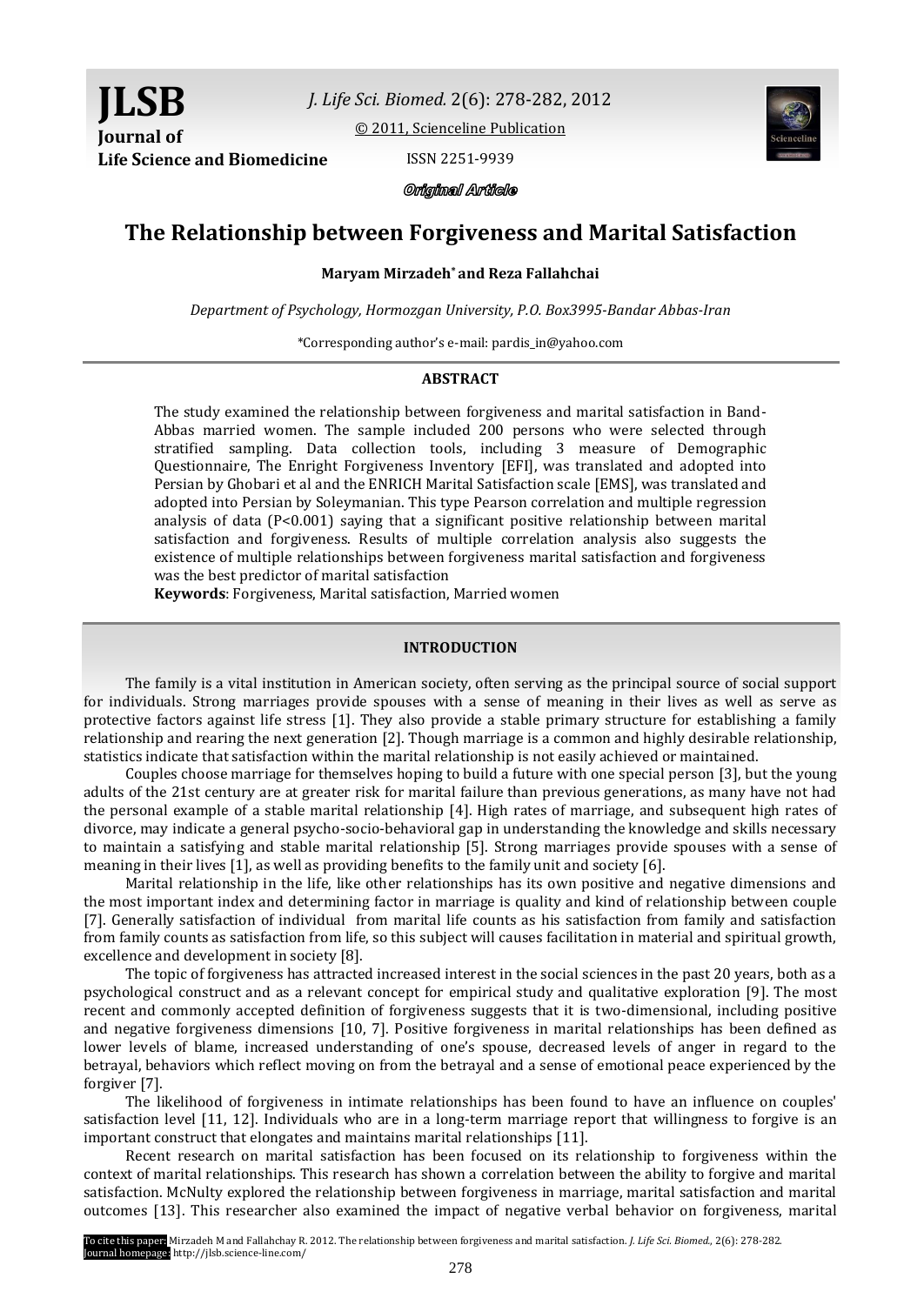satisfaction and marital outcomes. Participants in this study were 72 newly married couples who participated in a two year longitudinal study. The Quality Marriage Index was used to assess marital satisfaction with internal consistencies of this measure being high [13]. McNulty found positive correlations between forgiveness, marital outcomes and marital satisfaction, the relationship between these variables was a function of the amount of negative verbal behavior exhibited by each couple [13]. It was shown that while forgiveness can have positive effects on marital satisfaction in couples who rarely engage in negative verbal behavior, lower levels of marital satisfaction were observed in couples who forgave a spouse who frequently engaged in negative verbal behavior. Gordon et al. found a negative relationship between negative forgiveness and marital satisfaction for both husbands and wives such that higher levels of negative forgiveness were associated with lower levels of marital satisfaction [7]. However, higher levels of trust were shown to assist in decreasing the effects of negative forgiveness on marital satisfaction.

The correlation between forgiveness and quality of marital relationship has been greatly researched in the past years; as spouses are more forgiving of each other's transgressions, it positively impacts their marital relationships [11, 12]. According to Finch am and Beach, couples who are more forgiving report higher marital satisfaction; this satisfaction may be due to the findings that forgiveness leads married couples to a road of reconciliation, closeness, and cooperation [11]. Kachadourian et al. [14] emphasized that forgiveness endorses positive marital adjustment in married couples. Additionally, forgiveness is said to facilitate married couples to communicate effectively without exhibiting psychological aggression toward each other [12]. According to the first forgiveness and marital relationship longitudinal study conducted by Paleari et al. [12] the correlation between forgiveness and the reported positive quality of marital relationship is said to last for more than 6 months. Specifically, a recent study has reported that wives who are forgiving of their husband's transgressions resolve marital conflicts effectively even 12 months later [1]; however, this finding was only applicable to wives, not husbands. Essentially, it can be said that forgiveness is an important variable in marriage that predicts how marital couples manage future conflicts [15]. Seif and Bahari have examined the relation between pardon and couple mental health and showed that there is a significant relationship between forgiveness and mental health [16]. Khodayarifard et al. [14] have studied the forgiveness therapy method from Islamic perspective and concluded that using forgiveness therapy is effective in the correction of thoughts, feelings and behavior of offended people and improve relations [17].

Hypothesis of Study: First hypothesis: there is relationship between forgiveness with satisfaction among married women.

## **MATERIALS AND METHODS**

**Participants and Sampling:** Statistical community of this study consists of whole married women who dwelled in Bandar-Abbss in 2011, and the sample of study consists of 200 subjects, and for selecting them we used non-sampling method. Those who were separated or strongly considering separation or divorce were not included in the study, as well as those who indicated moderate to severe violence in their relationship in the past year.

#### **Measures**

1. Demographic Questionnaire: This form was drafted by a researcher aiming at gathering information such as age, educational level, marriage duration, etc.

2. Enright Forgiveness Inventory: The Enright Forgiveness Inventory [EFI] was developed by Enright and the Human

Development Study Group at the University of Wisconsin–Madison. It is a 60-item self-report measure of interpersonal forgiveness with items equally divided among six subscales:

Positive and Negative Affect, Positive and Negative Behavior, and Positive and Negative Cognition. Each item were scored on a 1–6 Likert type scale ranging from Strongly Disagree to Strongly Agree, with a range of scores from 60–360 with a high score representing a high level of forgiveness. There is the 1-item forgiveness scale, which is an independent measure of construct validity. In previous studies, internal consistency .90, test– retest reliability of .67 to .91 and validity has been documented [18]. This scale were translated and adopted into Persian by Ghobari et al and they found the internal consistency [Cronbach's a] for EFI to be 0.93 and split-half reliability coefficient as 0.88. Also, we found the internal consistency to be 0.89 and split-half reliability coefficient as 0.85 [19].

3. ENRICH Marital Satisfaction Scale: The ENRICH Marital Satisfaction scale [EMS], according to Fowers and Olson, yields a valid and reliable measure of marital quality or satisfaction, and it consisted of 10 items rated on a five-point Likert scale that included 10 domains of marital quality [i.e. communication, conflict resolution, roles, financial concerns, leisure time, sexual relationship, parenting, family and friends, and religion] with one question per domain [20].

The content validity of the EMS is expressed by the fact that it measures 10 dimensions of marital satisfaction that were found to be most important by Fournier et al. [20]. The EMS scale provides a 1-item sampling of the 10 dimensions of marital satisfaction [20]. The item-total correlations for the EMS ranged from 0.52 to 0.82 with a mean of .65 for men and 0.68 for women which reflected that the items on the EMS are cohesive [20].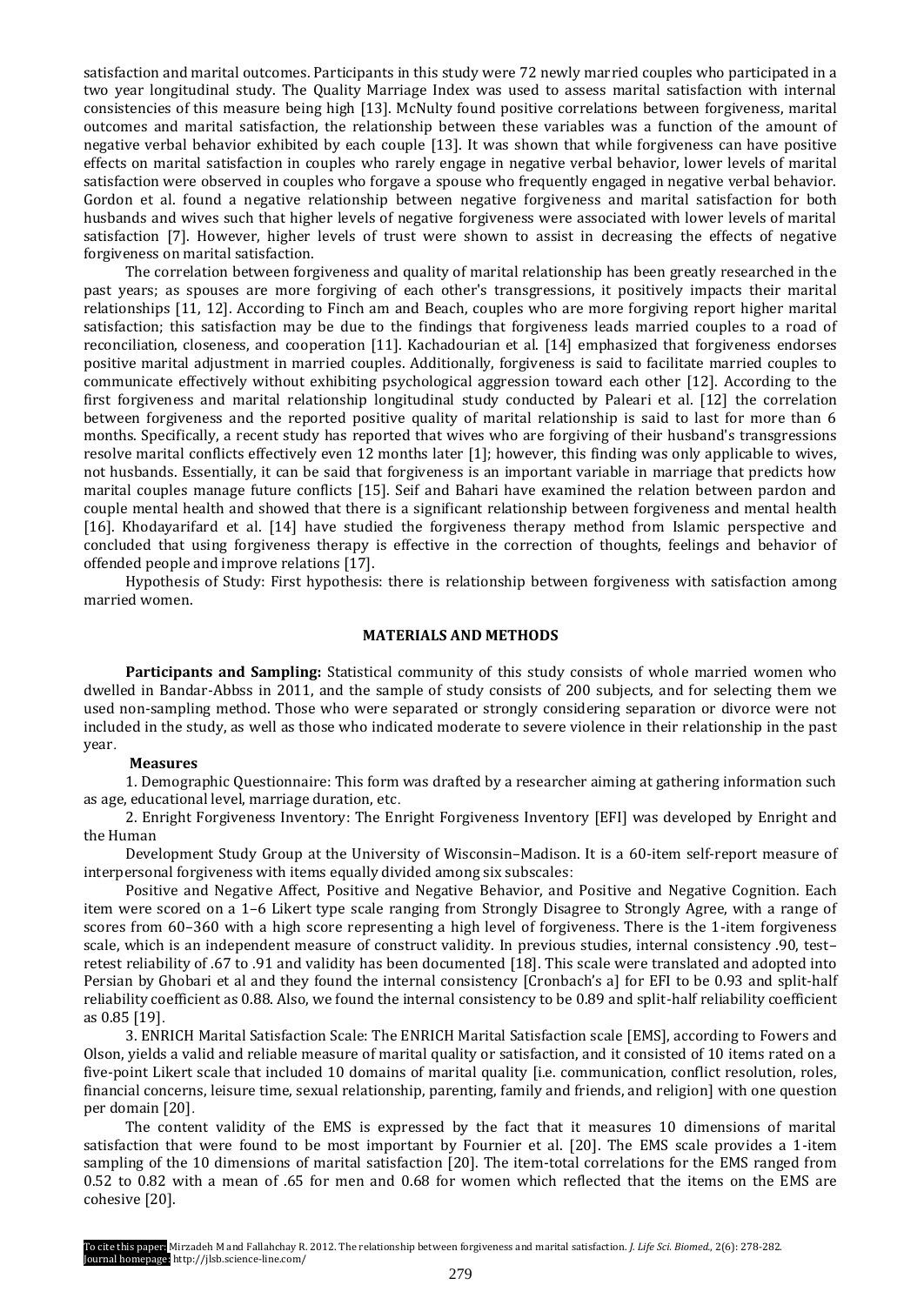The internal consistency of the EMS Scale indicated by Cronbach's alpha revealed an internal reliability of 0.86 [20]. The test-retest reliability of the EMS scale using an interval of 4 weeks was 0.86. Concurrent validity of the EMS was expressed by the correlation that it has with the Locke-Wallace Marital Adjustment Scale which was 0.73 when using individual scores and .81 with couple scores [20]. The scale was translated and adopted into Persian by Soleymanian. He found the internal consistency [Cronbach's a] for EMS to be 0.92 and split-half reliability coefficient as 0.86. Also, we found the internal consistency to be 0.89 and split-half reliability coefficient as 0.83 [21].

# **RESULTS**

Demographic information including that age, level of education, length of marriage and number of children. The majority of participants had diploma and higher with a mean age of the respondents being 33.31 years [S.D. = 7.74]. The respondents reported an average length of marriage of 11.62 years [S.D. = 11.35], an average age of time at marriage of 26.49 years of age [S.D. = 3.75] and the average number of children reported was 1.97 [S.D. = 0.91].

**Table 1.** Mean, standard deviations, minimum and maximum of score in variables including marital satisfaction, forgiveness, perfection and sincerity of married women

| <b>Statistical indicators</b><br><b>Variables</b> | <b>Mean</b> | <b>Standard</b><br>deviation | <b>Minimum</b><br>score | <b>Maximum score</b> | <b>Number</b> |
|---------------------------------------------------|-------------|------------------------------|-------------------------|----------------------|---------------|
| <b>Marital satisfaction</b>                       | 171.62      | 25.63                        | 101                     | 222                  | 200           |
| <b>Forgiveness</b>                                | 33.124      | 24.12                        | 85                      | 145                  | 200           |

Means and standard deviations for the measures utilized in the present study are provided in Table1. Marital satisfaction was measured on a scale with possible scores between 0 and 235, with higher scores indicating higher levels of marital satisfaction. Trait forgiveness was assessed on a scale ranging from 33 to 165, with higher scores indicating a more forgiving personality.

| Table 2. Results of correlation between forgiveness, perfection, sincerity and marital satisfaction |                            |                                    |                     |  |  |  |  |
|-----------------------------------------------------------------------------------------------------|----------------------------|------------------------------------|---------------------|--|--|--|--|
| <b>Criterion variable</b>                                                                           | <b>Predictive variable</b> | <b>Correlation coefficient [r]</b> | Significant level p |  |  |  |  |
| Marital satisfaction                                                                                | forgiveness                | 0.63                               | 0.001               |  |  |  |  |

Pearson correlations were calculated between marital satisfaction and forgiveness .As it is shown in Table 2, there is significant relation between forgiveness and marital satisfaction [r=0.63 and 0= 0.001]. So our hypothesis of research is confirmed.

**Table 3.** Multiple correlation coefficient of scores of forgiveness with marital satisfaction using method a]

| concurrent entry b] step-by-step       |                    |                                   |                                           |                      |                |                                        |  |  |
|----------------------------------------|--------------------|-----------------------------------|-------------------------------------------|----------------------|----------------|----------------------------------------|--|--|
| <b>Statistical indicator</b>           |                    | <b>Regression coefficients</b>    |                                           |                      |                |                                        |  |  |
| <b>Criterion variables</b><br>variable | <b>Predictive</b>  | <b>Multiple</b><br>correlation MR | <b>Coefficient of</b><br>determination RS | <b>Possibility P</b> | <b>Ratio F</b> |                                        |  |  |
| <b>Marital satisfaction</b>            | <b>Forgiveness</b> | 0.63                              | 0.369                                     | 0.001                | 64.148         | $B=0.63$<br>$T = 7.677$<br>$P = 0.001$ |  |  |

According to table 3, multiple correlation for linear combination of forgiveness and marital satisfaction is equal to MR= 0.63 and coefficient of determination is RS= 0.369 that is significant in P< 0.001. So our main hypothesize of research is confirmed. Given to coefficient of determination, it is determined that about 37 percent of marital satisfaction variance is determined by predictive variable, forgiveness.

## **DISCUSSION**

The main findings of this study provided partial support for the role forgiveness influences as predictors of marital satisfaction in married women. Further findings of the present study provided support for the role of trait forgiveness in predicting marital satisfaction. Higher levels of trait forgiveness were found to be significantly associated with higher levels of marital satisfaction.

The finding that trait forgiveness is significantly positively correlated with martial satisfaction is consistent with previous findings from research examining the relationship between these two variables [11, 6, 13, 7, and 22]. Research examining the relationship between forgiveness and marital satisfaction has found that higher levels of forgiveness were significantly associated with higher levels of marital satisfaction [13, 7]. Forgiveness was selected as a variable in the current study because it represents the current trend in marital satisfaction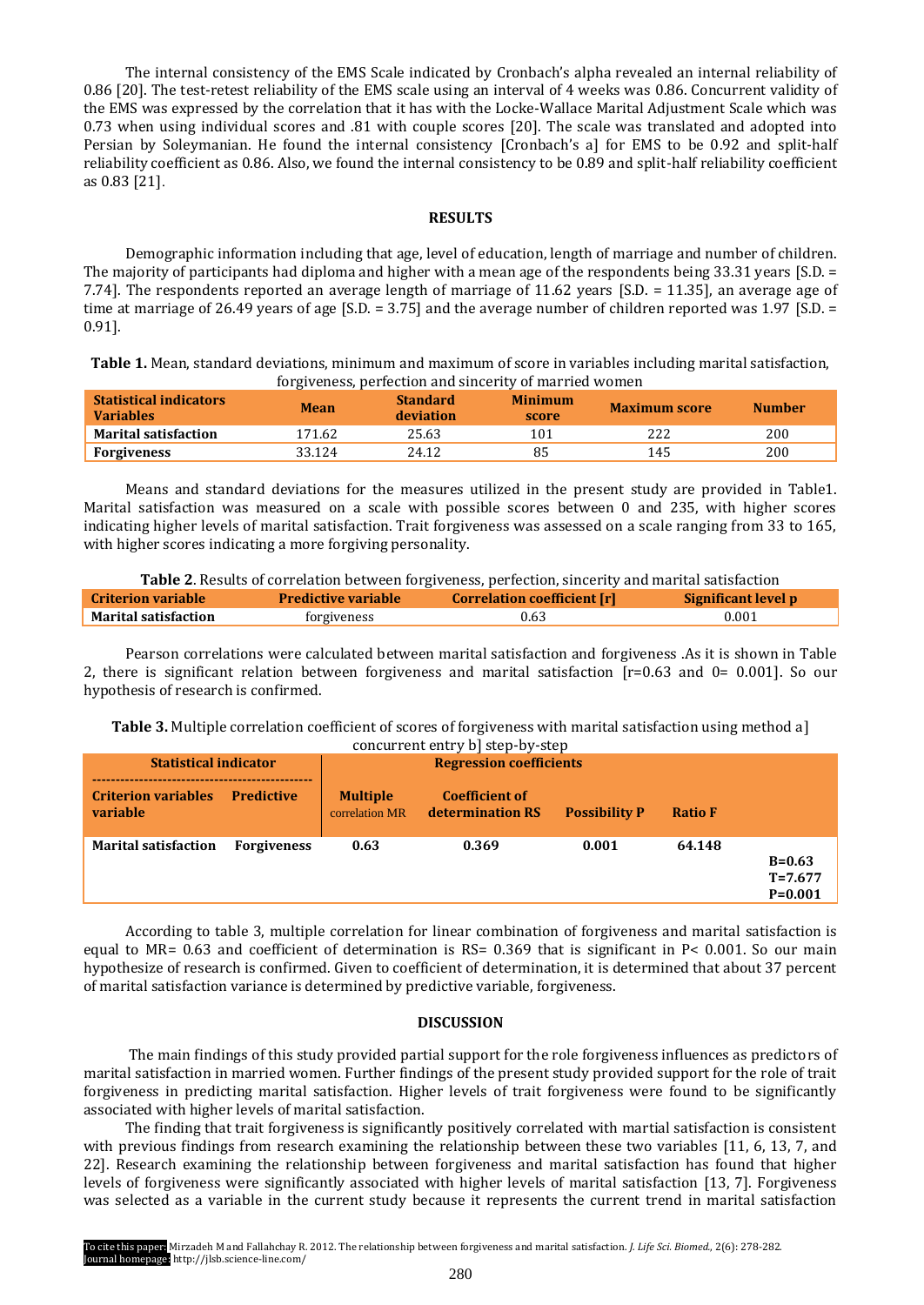research. Findings from the current study provide further validation for the hypothesized relationship between forgiveness and marital satisfaction. These findings are not surprising given that when measuring the tendency in people to be oriented towards or away from forgiveness, some people will be more inclined to forgive, leading to the resolution of marital discord and therefore higher levels of marital satisfaction.

For explaining this hypothesis, we can say that probably given to this point that talent, skill of forgiving others mistakes is one of factors causing positive and desirable feeling among people and it leads to kindness and sincerity among them, this factor has double effect on satisfaction from marital life. Because probability of seeing individual mistake is higher when they live together and spend most of their time with each other so forgiving spouse mistake is a factor for decreasing conflicts and/or preventing defamation and negative relations in marital life. In general, couples should be flexible and merciful, tolerate each other mistakes and respect each other character. Only if these features are existed, marriage would gradually actualize and mature and feeling of marital satisfaction is provided [23].

Forgiveness has been hypothesized to short circuit the use of ineffective conflict strategies likely to emerge from an unforgiving transgression [15]. Research has found that forgiveness predicts less ineffective arguing in a relationship [12]. In addition, individuals are more willing to forgive partners with

Whom they feel conflict discussions are typically constructive [24]. Lastly, forgiveness was also found to predict later reports of effective conflict resolution behaviors [1]. Due to it's prosaically nature, gratitude may also operate in this fashion to encourage more effective, constructive forms of conflict resolution [25]. Also, from a forgiveness perspective, relational changes and challenges can result in inevitable relational hurt and misunderstanding. Without a positive forgiveness dynamic, families may not be able to operate in a mode of second-order change, making the absence of forgiveness a crucial dynamic in a family's ability to adapt and evolve.

## **Limitations of the Study**

While several limitations of the present study exist, the biggest limitation involves external validity and a lack of generalizability. The current sample was very homogenous, with the majority of participants being highly educated and reporting significantly higher levels of marital satisfaction than the normative population. The sample is clearly not representative of the greater population, and this limitation could be rectified in future research by sampling a more representative cross-section of the population. Additionally, future research could offer a monetary incentive in order to obtain data from a wider cross-section of the population.

Clearly, for future research to make any headway into exploring and understanding the forgiveness construct within a family relationship or family systems context, the issue of classification and measurement must be addressed.

# **REFERENCES**

- 1. Fincham, F.D., Beach, S.R.H., & Davila, J. 2007. Longitudinal relations between forgiveness and conflict resolution in marriage. Journal of Family Psychology, 21[3], 542-545.
- 2. Larson, J.H., & Holman, T.B. 1994. Predictors of marital quality and stability. Family Relations, 43, 228-237.
- 3. Petty, B.D. 2010. Developing the Art of Becoming a Couple: A Grounded Theory Study of the Positive Influence of Married and Loving It! The Qualitative Report, Vol 15, No 5,1080- 1101http://www.nova.edu/ssss/QR/QR15-5/petty.pdf
- 4. Popenoe, D., & Whitehead, B. 2001. The State of our Unions: Social Indicators of Marital Health and Well Being. The National Marriage Project, Rutgers University. Retrieved August 3, 2009 from http://marriage.rutgers.edu.
- 5. Harris, V.W., Moen, D., & Teemant, B. 2006. United Marriage Enhancement Training: A Qualitative Review. Family Science Review, Volume 16, Issue 2,75-84
- 6. Orathinkal, J., & Vansteenwegen, A. 2006. The Effect of Forgiveness on Marital Satisfaction in Realtion to Marital Stability. Contemporary Family Therapy J., 28(2): 251-260.
- 7. Gordon, K.C., Hughes, F.M., Tomcik, N.D, Dixon, L.J., & Litzinger, S.C. 2009. Widening spheres of impact : Forgiveness in Marriage: the role of relationship the role of forgiveness in marital and family functioning. J. family Psychol., 23[1]: 1-13.
- 8. Edalati, A. & M. Redzuan, M. 2010. Perception of Women towards Family Values and Their Marital. Satisfaction. J. American Sci., 6[4]: 132-137. Persian.
- 9. McCullough, M.E., Rachal, K.C, Sandage, S.J., Worthington, E.L.J., Brown, S.W., & Hight, T.L. 1998. Interpersonal forgiving in close relationships: II. Theoretical elaboration and measurement. Journal of Personality and Social Psychology, 75[6]: 1586-1603.
- 10. Fincham, F.D., Hall, J., & Beach, S.R.H. 2006. Forgiveness in marriage: Current status and future directions. Family Relations, 55[4]: 415-427.
- 11. Fincham, F. D., Paleari, F. G, & Regalia, C. 2002. Forgiveness in marriage: The role of relationship quality , attributions, and empathy. Personal Relationships, 9, 27-37.
- 12. Paleari, F. G, Regalia, C, & Fincham, F. 2005. Marital quality, forgiveness, empathy, and rumination: A longitudinal analysis. Personality and Social Psychology Bulletin, 31[3], 368-378.